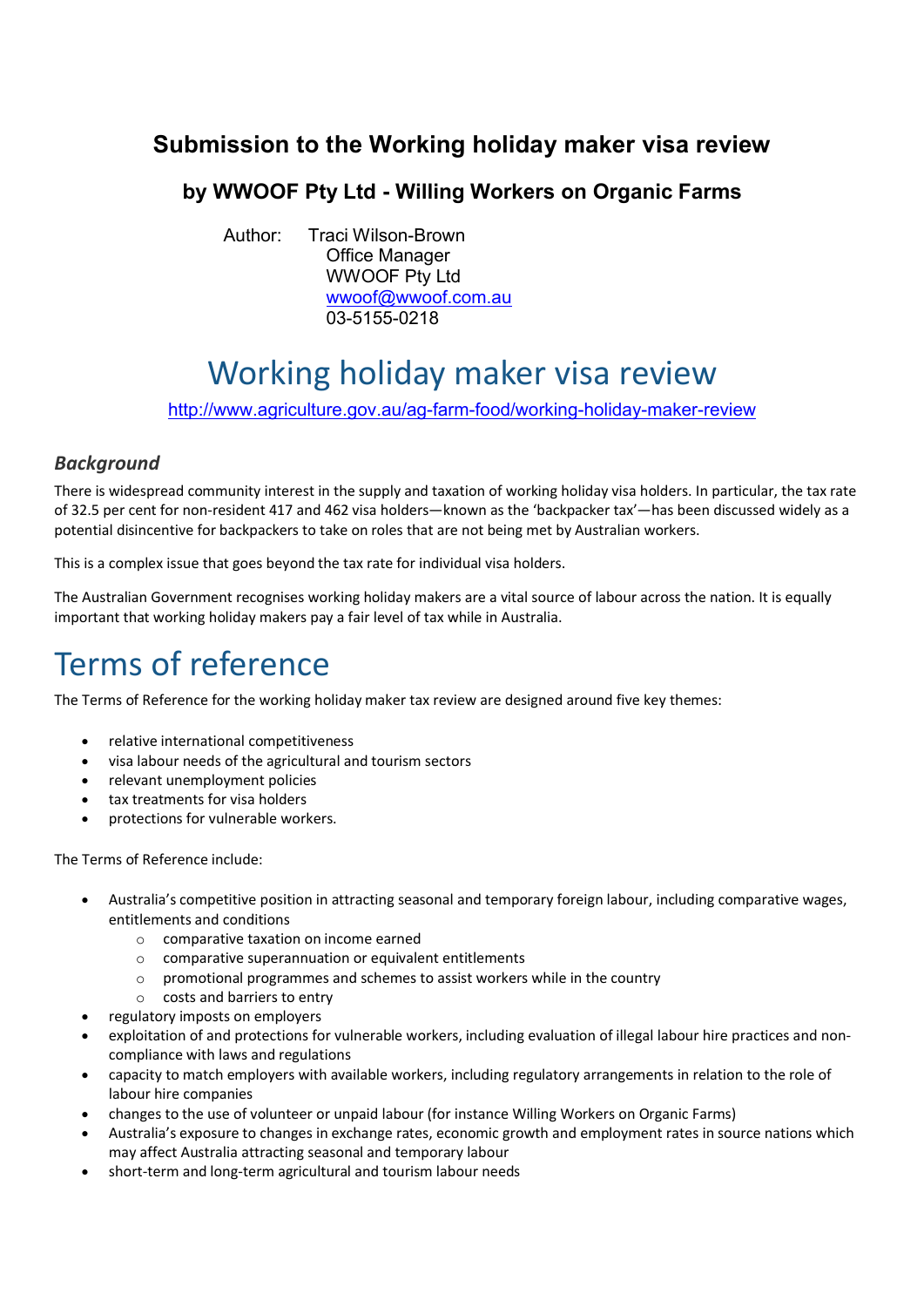- policies to attract unemployed Australians, including young Australians, into work in agriculture and tourism
- opportunities to expand supply of seasonal and temporary foreign workers for the agricultural sector
- consistent tax treatment between different classes of temporary work visa holders.

## **Introduction**

WWOOF - Willing Workers on Organic Farms is a volunteer program. Travellers from all over the world, (as well as Australians) help out on Organic farms for 4-6 hours each day in exchange for all of their meals and accommodation. This program operates in around 100 countries; it has been running successfully in Australia for 35 years and until last year was growing annually.

In May last year the Department of Immigration & Border Protection (DIBP) announced that volunteering would no longer be an eligible activity to qualify for an extension to a Working Holiday Maker (WHM) Visa. Many WWOOF volunteers (WWOOFers) spent 88 days WWOOFing on one Host farm to qualify for this extension, but with the sweep of a pen they needed paid work and pay slips as evidence in order to apply for a 2nd year Working Holiday visa, even if they did not want or need to do paid work, taking this work from people who did need it. The change came into effect in August 2015 but WWOOFers were given an extension until the end of November as many were already at Host farms when the cut-off date was announced.

While most areas of this review affect the WWOOF Program, we address the following Terms of Reference in particular:

- changes to the use of volunteer or unpaid labour (for instance Willing Workers on Organic Farms)
- short-term and long-term agricultural and tourism labour needs
- opportunities to expand supply of seasonal and temporary foreign workers for the agricultural sector
- exploitation of and protections for vulnerable workers, including evaluation of illegal labour hire practices and noncompliance with laws and regulations
- consistent tax treatment between different classes of temporary work visa holders.
- Australia's competitive position in attracting seasonal and temporary foreign labour, including comparative wages, entitlements and conditions
	- o comparative taxation on income earned
	- o comparative superannuation or equivalent entitlements
	- o promotional programmes and schemes to assist workers while in the country
	- o costs and barriers to entry

### **Issue**

Removing volunteer work from the  $2^{nd}$  WHM Visa eligibility framework along with the threat of a 32.5% backpacker tax has adversely impacted the WWOOF Program, WWOOF Hosts, WHM Visa holders who choose to volunteer, as well as rural and remote Australia, economically and culturally.

#### **Executive Summary**

Prior to August 2015 travellers wishing to volunteer, as well as those experiencing difficulty gaining their 88 days of eligible paid full time work, joined Willing Workers on Organic Farms (WWOOF) to volunteer for WWOOF Hosts in order to qualify for a second year Visa. Many enjoyed volunteering and continued WWOOFing beyond their 88 days and into their second year in Australia. They experience a safe cultural exchange with Australian families while learning new skills and benefiting small subsistence organic farms at no cost to taxpayers.

Government accreditation of legitimate, reputable volunteer programs such as WWOOF, and allowing volunteer work through these programs prevents exploitation of vulnerable travellers and would allow travellers to qualify for visa extensions while volunteering if that was their choice. Travellers choose to join volunteer programs for a variety of reasons, but they do this of their own accord, they understand that they will be volunteers and will not be paid for any work they do.

We recommend the development of a 'Volunteer Work Record'**<sup>1</sup>** to document volunteer work on eligible Host properties from Government approved volunteer programs.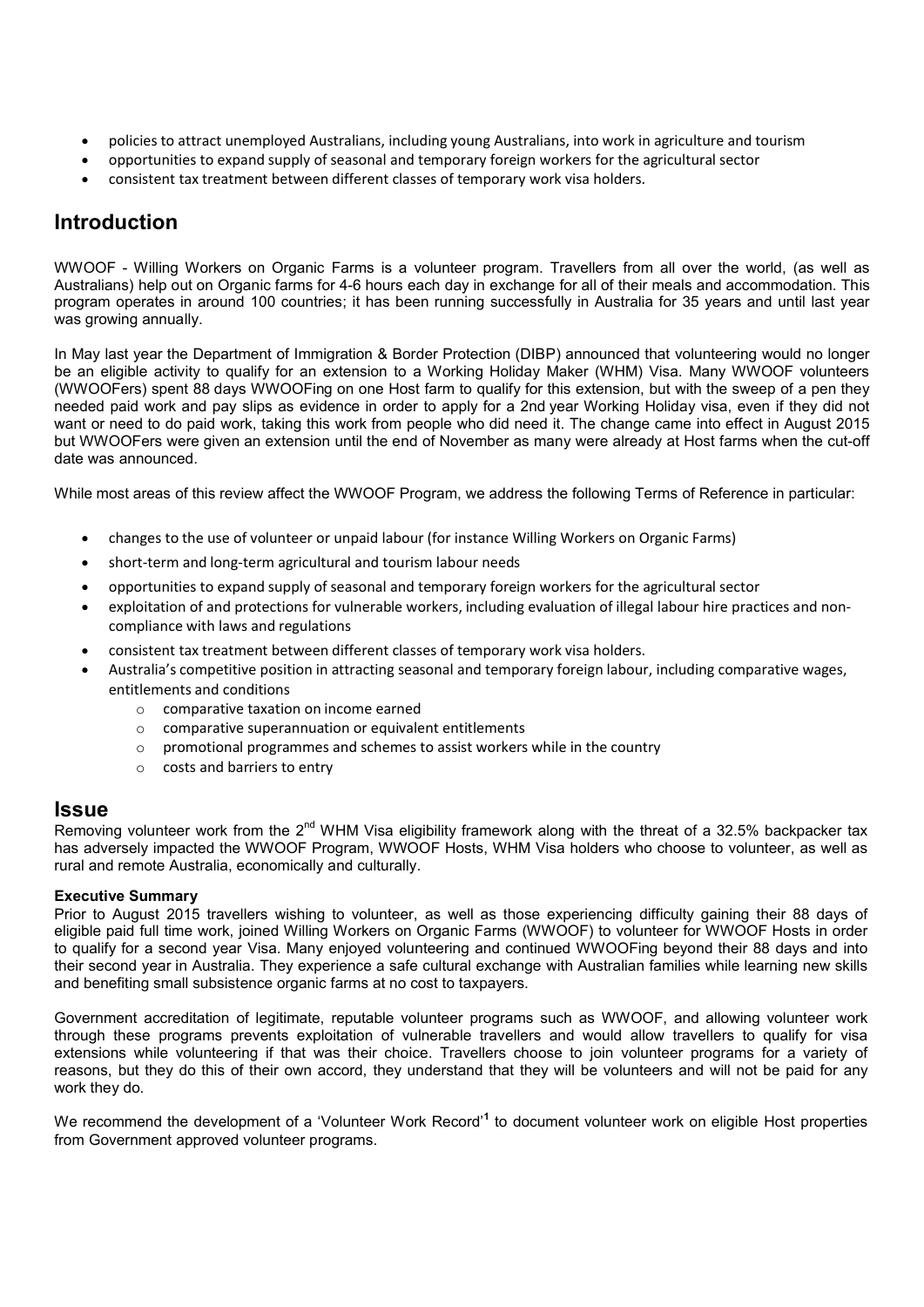#### **Background**

The WWOOF Australia program has operated for over 35 years. Volunteer members (WWOOFers) exchange 4-6 hours work on WWOOF Host properties for all food and accommodation along with a myriad of other benefits such as learning new skills, improving their English as well as a unique Australian cultural exchange. This is the international standard for WWOOFing, there are 61 WWOOF Groups worldwide**<sup>2</sup>** (as well as another 40 countries with WWOOF Hosts, but no formal WWOOF Group) and all adhere to this basic principle. WWOOF volunteers travel around Australia WWOOFing for various lengths of time on WWOOF Host properties during their membership. The length of stay at each property varies according to the arrangements they make with their individual Hosts, from 2 days up to 6 months, but averages about 2 months. WWOOFers on Tourist visas generally stay for one to 2 weeks; however WWOOFers who were applying to extend their visa often stayed with one Host for the full 88 days.

Prior to August 2015 many WWOOFers travelled on a Working Holiday Maker Visa, and volunteered on Host properties in order to gain their required 88 days for the second year visa. This enhanced their value to Hosts as they stayed long enough to gain skills to assist the farmer more effectively. WWOOFers now tend to stay for much shorter visits, on average two to three weeks, but often only one week. This is barely long enough for them to learn enough about the farm to be helpful, and Hosts are spending much more time teaching WWOOFers and orienting them with farm safety than when individual WWOOFers stayed for longer periods. A Host who previously had 4 WWOOFers a year, each staying 3 months, now needs 12 WWOOFers to stay for a month or 26 WWOOfers to stay for 2 weeks to have the same level of help they had prior to this change. "We are at such a hard point that we are in talks to sell a part of the farm since we cannot service it by wages and really do need the help. The farm was started back in the 1960s and we have tried to keep it afloat." WWOOF Hosts via email  $24^{th}$  November 2015.

Prior to the change made to eligibility for volunteers to qualify for their 2<sup>nd</sup> WHM visa in August 2015, WWOOF Australia had over 2800 Host properties, this number has fallen to just over 2150, as many hosts dropped out of the program due to lack of WWOOFers, where previously they had had as much help as they needed. Prior to 2015 11,000 – 12,000 people joined WWOOF annually to volunteer, 89% from overseas and 60% were female**<sup>3</sup>** . Since this change WWOOF volunteer numbers have dropped radically from 12007 in 2013/14 to 5007 in 2015/16.This 58.3% drop is significant.

We understand that the threat of the Backpacker Tax may be partly responsible for this downturn, and if it is implemented we believe it will see a further reduction in Working Holiday Visa backpackers coming to Australia, and therefore the number of WWOOFers joining may well decrease even further. We have heard from many travellers that they will not stay in Australia for a second year if this tax is implemented - Canada and New Zealand offer a better tax deal for them.

The dramatic decline in WWOOFer numbers as a direct consequence of this change to the 2WHMV eligibility for volunteers finds Hosts struggling with their workload. WWOOF Hosts who once had a steady stream of WWOOFers helping out on their farms, now have little or no help, as there are so few WWOOFers, thus depriving the Host, their family and community of the cultural exchange, and boost to mental wellbeing WWOOFers bring by alleviating the social isolation of farm life. "Last week we heard the tragic news of a farmer taking his own life after an unsuccessful battle with government. Has anyone even thought about how the lack of help from long-term WWOOFers affects the mental health of WWOOFer hosts? I know I go to sleep worrying and wake up worrying about my future. I have never been so depressed in my whole life and I can identify very closely with that farmer. From reading the testimonies of other WWOOFer hosts, I am not alone with the black dog." WWOOF Host letter to Minister Warren Truss, 4th November 2015

There are many OH & S benefits of WWOOFers when one member of the family has to work off farm to keep the farm afloat, as it means there is someone else there to call for help if needed, or just to hold the other end of something, making tasks which are difficult for one person possible. The impact on WWOOF Hosts is dire. Many have reported selling their properties, selling off stock or "mothballing" large parts of their farm that they previously managed comfortably with the help of WWOOFers. Some hosts have been forced into retirement as they can no longer cope with the farm without WWOOFers. The effect of the downturn in viability of these farms flows on to their communities, who are also suffering as a result. "Our farm has been affected dramatically by the change to the wwoofer second year visa. This year for the first time in many years, we have been unable to attract wwoofer or volunteer workers to our mango season. To keep our customer base, we engaged backpackers, but our profit margin plummeted. This may mean the end of our mango processing business." WWOOF Host, 2/9/16

WWOOF Host properties are growing their produce using organic, permaculture or biodynamic methods. Around 10 to 15% are Certified Organic or Biodynamic, and a number are in conversion to Organic or Biodynamic Certification**<sup>4</sup>** . Many are commercial farms, and a great number of these are small holdings with one person working off the farm to keep the farm going, or one person living on their own. Many are Hobby farms; some are in regional urban fringe areas. Often Hosts have a mixture of paid workers and volunteers, but many cannot afford to pay workers at all. If these operators do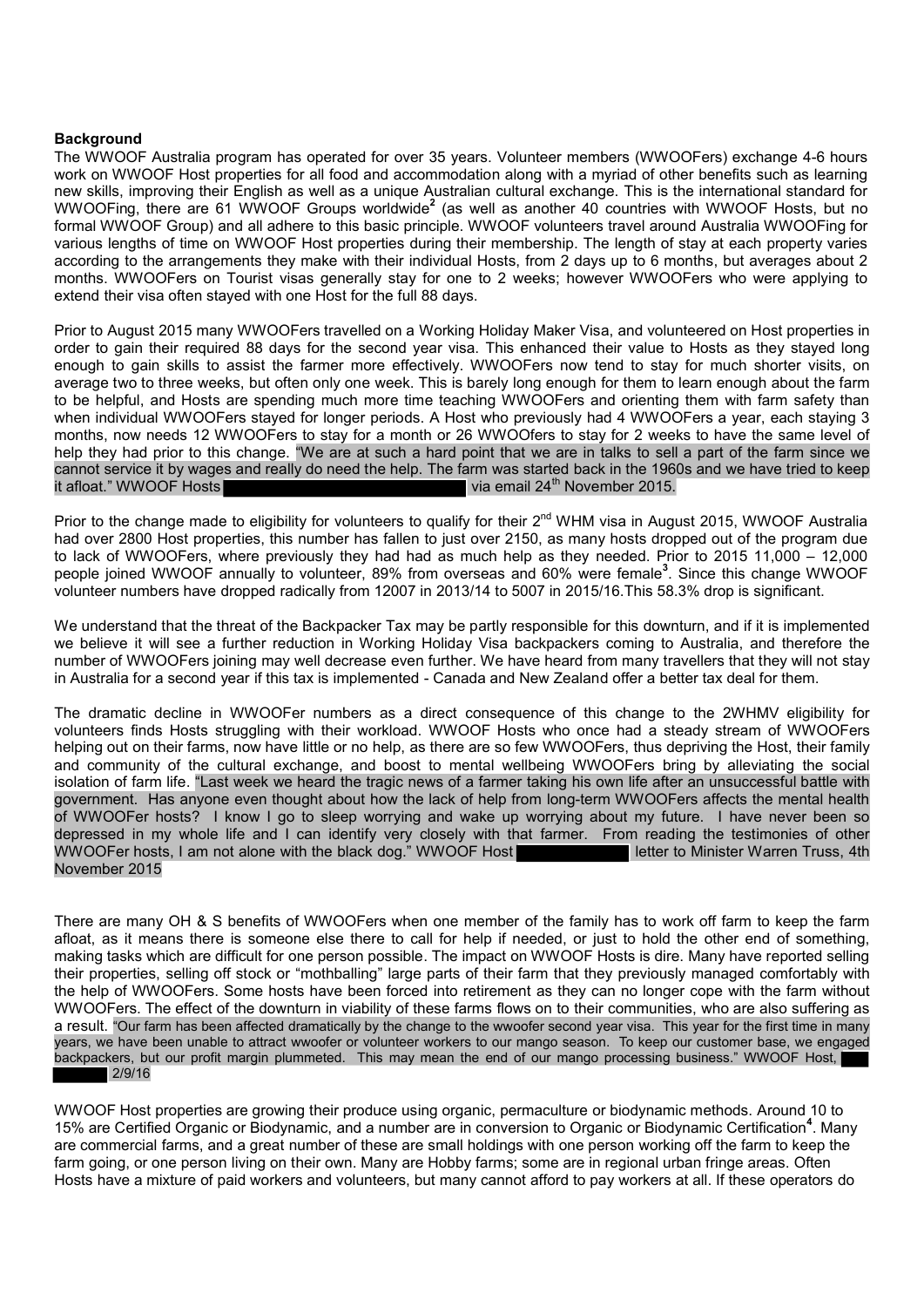not have volunteers, tasks either do not get done, or the operators work incredibly long hours to do the work on their own. Organic Farms are very labour intensive, for example hand weeding takes the place of spraying chemicals. Most WWOOF Hosts are on very small organic farms, they are not in a position to be able to afford to pay wages and if they did have enough turnover to pay staff they would want to pay someone with some skills rather than an unskilled backpacker to ensure they get value for money. "Close to all of my WWOOFers were wonderful, interesting and very helpful people. But if I shall pick out one particular person, then I instantly think of a 25 year old girl from Japan who spent three months with us in 2015, in order to secure her second visa year. During this time, I had an accident and could only walk on crutches for a few weeks. My knee was so badly hurt that I could not even drive the car or walk the dogs. As I already said, I am a single mother and – beside my guests – the only adult in our household. During this time, and alrowe my kid to school e drove my kid to school every day, did all the shopping, and all the work which was connected with lifting and carrying, and she walked the dogs several times a day. I don't know how we could have survived this time without her help. I am to forever immensely grateful." WWOOF Host in an interview with a German Travel Agency July 2016

From the feedback we have, the impact on backpackers is also dire, as they are now forced to find 3 months paid work when they have absolutely no experience in farm work. WWOOF Hosts accept this as a part of the WWOOF program and involves the Hosts teaching the WWOOFers organic farming methods. We hear that the backpackers feel vulnerable as they do not know how to find an employer where they will be safe and be paid appropriately. WWOOFers live with Host families and are treated as part of the family, if there is a problem we have a very good complaints process to deal with it so the WWOOFers know they can contact us if they have problems. We have heard from travellers spending 6 to 9 months of their stay looking for that elusive 3 months of paid work, then giving up on the dream of their 2nd year visa altogether when they realise they have run out of time and wasted 9 months of their Working Holiday. "As far as impacts on WWOOFers is concerned, I have not even touched on the notion that the WWOOFers actually preferred to WWOOF rather than chase pointlessly around the country in the uncertain hope of finding poorly paid work (basic wages or less) with the accompanying high costs of living (high rent in sparse conditions, high food prices in remote places, etc.); this is often a thankless, costly and disenchanting waste of their precious time, and it usually consumes far more than the 88 days they needed to concede previously. Their enjoyment of their time in Australia will be adversely impacted, so it cannot<br>be that the legislation has been introduced to protect them." Host **the contract of the set of the** be that the legislation has been introduced to protect them." Host 2015.

The purpose of the Working Holiday Maker Visa is for one year of travel in Australia, where travellers can work off and on to support their trip and to promote tourism and cultural exchange. The WWOOF program offers a unique opportunity for these travellers to live on an Australian Farm and become part of an Australian community. They do not get this type of experience in a paid job (often working with other international travellers) living in a hostel (at best) with other international travellers. Volunteer work has its own rewards which cannot be quantified in dollar terms; often lifelong friendships develop from WWOOFing visits.

A film produced by Journalist Hannah Southcott *Organic Farms Suffer under Visa reforms*<sup>5</sup> reports an overview of the visa issue.

#### **Backpacker Tax**

Social media connects travellers at lightning speed, their reactions to changes are instant, if they think they will be better off in Canada or New Zealand than Australia that is where they will go and Australia will pay the price. The announcement of the proposed changes to the visa rules saw an instant drop in WWOOFer members of 40% in May 2015, months before the change was implemented; this was a direct result to the connectedness of travellers on social media. Travellers are already planning their next trip and the very threat of the possibility of this tax is already influencing decisions. "Working on an organic farm in Australia would be incredible... but with taxes that high... yikes!" Facebook 25 August 2016

Unskilled travellers are often paid minimum wage when they do find work, if this is to be taxed 32.5 %, their ability to pay for basic food and accommodation will be in question making them increasingly vulnerable. to be a backpacker. Now I live here. I know how hard it is to earn \$600 gross per week picking fruit. It's not work, it's slavery. With the new tax that will leave you with \$400/week. Then, if your job is organized through a worker's hostel, they charge you another \$200/week for a bed in a stinky room with many people. From the little pocket money left, you pay loads more taxes. GST, fuel tax, alcohol / tobacco tax etc. You end up paying 50-80% tax going to the government (and from there going to the billionaire bankers).This is TYRANNY STATE AUSTRALIA. for you. "The Byte 13 May 2015

 surveyed Backpackers in February 2016**<sup>6</sup>** "NINE out of 10 backpackers would reject doing harvest work in Australia if the backpacker tax came into force, a survey has found….Of the 5297 respondents — 63 per cent of whom were in Australia at the time — 89 per cent said the 32.5 per cent tax rate would put them off working in Australia, and 90 per cent said they would skip the agricultural work required to stay in Australia longer."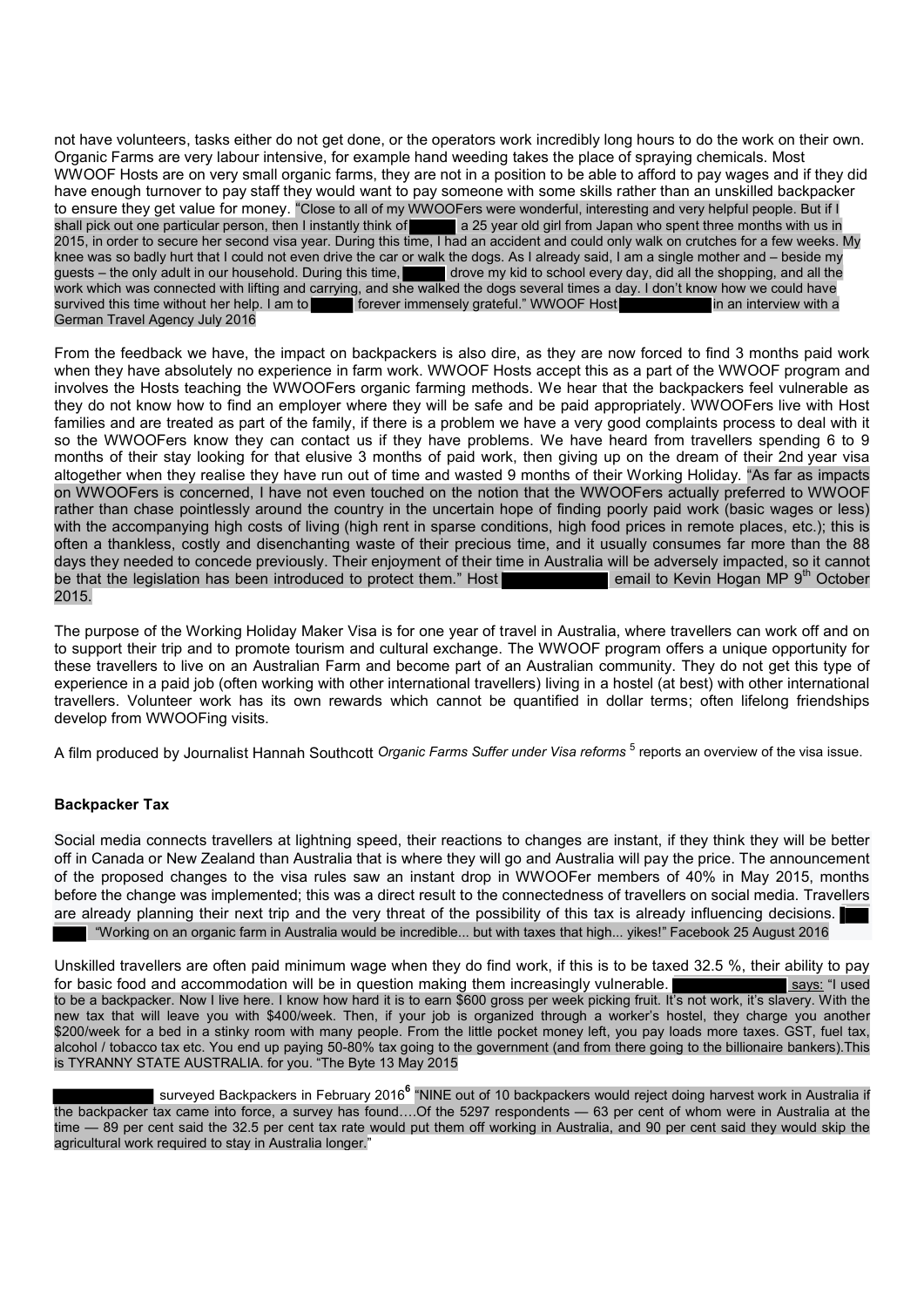Taxing backpackers differently in Australia to elsewhere in the world and differently to other temporary visa holders is discriminatory and counterproductive and will serve to drive backpackers away, leaving short-term and long-term agricultural and tourism labour needs unfilled. WWOOF Australia believes that backpackers are vital to our sector and should be encouraged using tax incentives, either a reduced tax incentive for those who work in rural areas or no tax at all. Backpackers generally spend everything they earn while they are here, so increasing their earnings will inevitably increase their spending and the GST they pay, stimulating local economies.

#### **The size of the organic market**

The Australian organic market, currently valued at \$1.72B is 1.25% of the conventional market; it covers 22 million ha of certified organic land (51% of world's organic land). The market has been growing since 2008 at 15.4%pa (AOMR 2014)**<sup>7</sup>**. . It is the fastest growing agricultural industry with on-farm premiums of between 75-300%.**<sup>8</sup>**. WWOOFing provides an opportunity for small scale organic farming operations to start up. It assists those businesses with annual sales under \$40,000 and does this without any financial assistance from government as it is entirely funded by host and volunteer members.

#### **Gaining Skills**

Working Holiday Visa holders have rarely driven a tractor, erected a fence or picked an apple and have few, if any farming skills. It is difficult to pick enough fruit to cover their food and accommodation costs or acquire paid employment without the required skills. Volunteering offers the opportunity to gain these skills. WWOOF hosts are required to provide all food and clean accommodation no matter how many apples are picked or metres of fence erected. They must also provide a safe environment for the WWOOFers, and risk removal from the WWOOF program if they do not comply.

#### **WWOOFing protects vulnerable backpackers**

WWOOF supports initiatives to prevent exploitation of people seeking to gain their second Working Holiday Maker Visa, but considers it unreasonable and ineffective banning volunteer work to achieve this. A ban on volunteering with recognized, reputable and well established organizations has been an unintended consequence of addressing the issue of short-lived labour hire companies underpaying paid workers. WWOOF Hosts have been a rescue squad for many years, taking WWOOFers into their homes and hearts, giving them a taste of true Australian hospitality and a cultural experience unmatched by staying in backpacker Hostels or working for unscrupulous Labour Hire firms. "All five of us are here to pursue a second year visa, but have experienced considerable difficulty obtaining paid regional work. We have traversed the country to stay in expensive working hostels, only to be disappointed with the job opportunities, and at our own financial loss. Thus, paid work often requires upfront financial investment with no guarantee of appropriate work. Further, paid work is often limited to weather and harvesting seasons, forcing backpackers to trek nomadically in order to complete their visa requirements.

WWOOFing remains a viable option through financial hardship, as it is strictly a voluntary exchange of labour, accommodation, and food. This arrangement creates a sense of mutual trust and community; characteristics not readily seen in a formal paid work environment." WWOOFers:

#### 3rd August 2015.

We are often questioned about how WHM visa holders can be sure they won't be exploited when they look for paid work, as far as we are aware there is no definitive answer to this: "I remember once that young travellers used to be able to volunteer through Wwoof to clock up their 89 days work they needed for their visa. I've been told this is no longer the case. Can you confirm? Also if it is the case are there reputable contacts for young people to contact for work? I have a beautiful couple from Italy who come to me to practice their Australian English and they are afraid they will be caught out somewhere along the line." Facebook 16 August 2016

Feedback from WWOOFers and Hosts is overwhelmingly positive.**<sup>9</sup>** WWOOFers are free to leave immediately if they feel uncomfortable and Hosts can ask WWOOFers to leave if there is a problem. Serious complaints are dealt with quickly by implementing our Complaints Procedure<sup>10</sup> and the Host or WWOOFer is removed from the program to uphold the integrity of WWOOF and ensure no exploitation takes place. If an incident is reported by a third party it is followed up with the WWOOFer or Host concerned and the issue is addressed and resolved. Any breach of Immigration (DIBP) rules, such as visa holders offering to pay to falsely record the number of days worked, is passed on to DIBP for follow up, if it is brought to our attention.

#### **Support for the WWOOF Program**

WWOOF instigated an online Petition<sup>11</sup> to The Hon. Peter Dutton MP, Minister for Immigration and Border Protection, asking that volunteering continues to be a recognised activity for the visa extension. At the conclusion of the petition there were 5597 signatures supporting this petition as well as over 500 signatures collected by Hosts on paper. The Organic Federation of Australia and many others support the inclusion of volunteering; please see the WWOOF Submission Appendix 1 for details.

#### **Learning about the Australian way of life**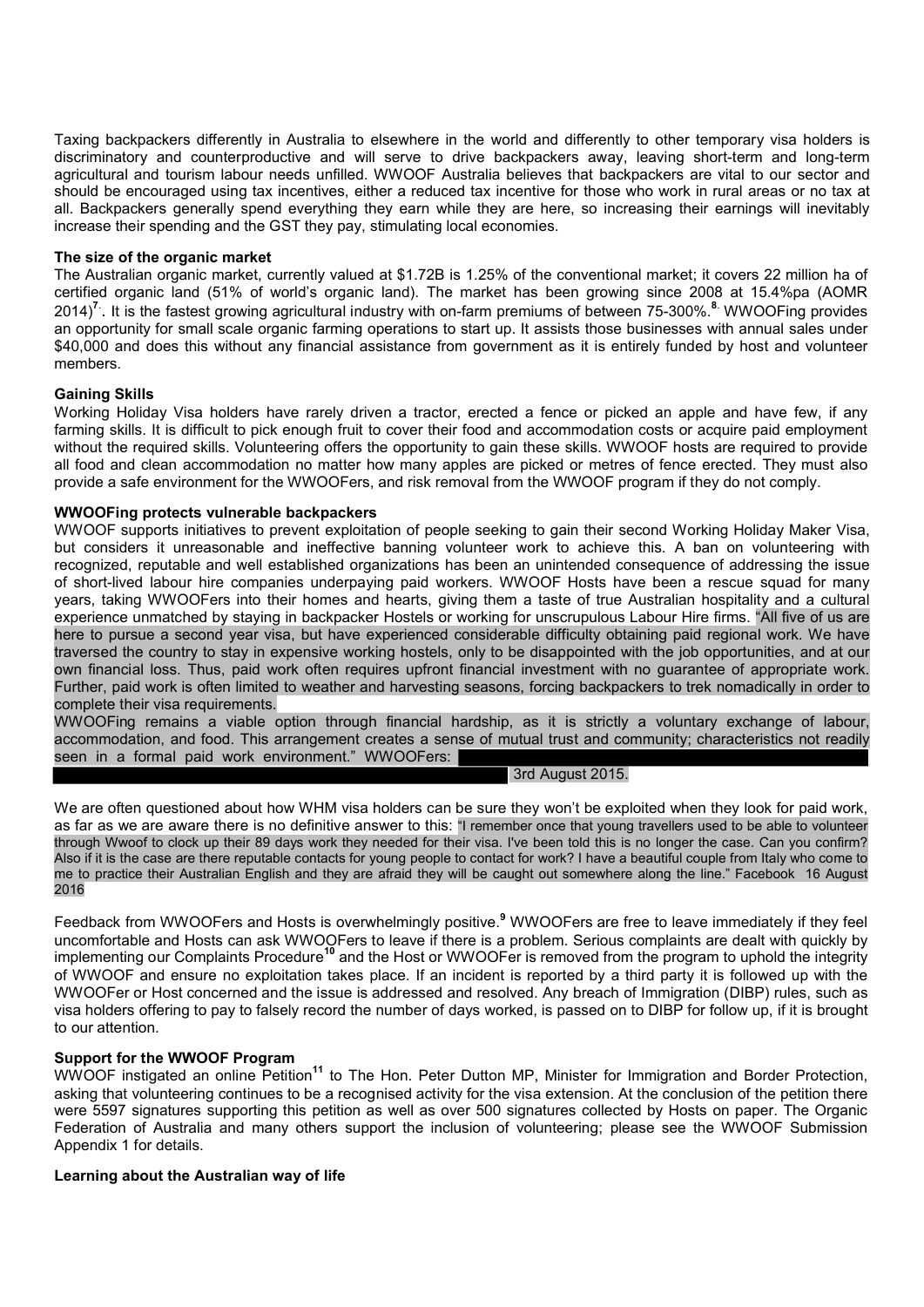Hosts include WWOOFers in their farm life, often taking them on outings to local attractions, markets, wineries and dances; they provide them with internet access, so they may maintain contact with family and friends. On returning home, WWOOFers overwhelmingly report on their Australian experience as being a wonderful time in their lives, and unwittingly or deliberately act as ambassadors for this country.

The WWOOF Program delivers a cultural exchange which is the stated objective of the Working Holiday Visa. These Visa holders continue to be allowed to volunteer, but the negative impact of these changes to the  $2^{nd}$  WH Visa have seriously affected our Hosts and WWOOFers. "Having come from such different walks of life, WWOOFing plays an important role in the cultural exchange between people who would never have met under any other circumstance. We spend workdays sharing stories of our lives back home, and spend evenings trying each others' favourite foods. In a short amount of time, we have created timeless friendships that would not have otherwise been possible. Our perceptions of the world have already shifted to a more universally accepting one, creating memories that we will cherish for a lifetime – all with the incentive of a real and unique Australian experience.

We now know the true value of this program, and passionately wish for future young travellers to be allowed to experience what WWOOFing has to offer." WWOOFers:

3rd August 2015."

#### **Value of WWOOFing**

Working Holiday Visa holder numbers were down 5.8% in 2014 on the 2013 year**<sup>12</sup>** and this trend continued with a further drop of 5.7% in 2015 on the 2014**<sup>13</sup>**year and WWOOFer numbers have fallen too. The Backpacker tax, if implemented, will significantly diminish WWOOFer numbers further leaving more Hosts struggling to keep their farms going.

In 2013/14 each backpacker spent an average of \$5,294 in Australia in, \$3209 of this in rural areas**<sup>14</sup>**, the value of WWOOFers to the Australian economy was 12,000 x 5,295 is \$63.5M, with \$38.5M being spent in rural communities in 2013/14, along with any money they earn while they are here. This year with only 5000 WWOOFers, 5,000 x 7008**<sup>15</sup>** is only \$35M, with only \$21M of this being spent in rural communities.

The more time WWOOFers spend in rural and regional areas the more these economies are stimulated, helping support the tenuous job situations in Regional Australia. They also bring a diverse range of cultures that adds to the multicultural experience of rural areas. Each farm that remains viable because of the help they get from their WWOOFers means money from these farms and their families stays in their rural economy, their children stay in local schools and flow on jobs are also connected to this.

#### **Safeguards**

As things now stand 2<sup>nd</sup> Working Holiday visa applicants are required to provide payslip evidence that they have worked full time at industry standard hours for 88 days. We request that the WWOOF Program be accredited to once again be included in the eligibility criteria for 2<sup>nd</sup> Working Holiday visas, with WWOOFers volunteering for the International WWOOF standard of 4 to 6 hours per day, (or 6 hours per day) with a maximum of 38 hours in a week, no longer than regular full time hours. This would allow all WWOOFers to do the same number of hours and remove confusion when several WWOOFers are at a host property with some working towards their visa and others doing regular WWOOFing.

Working Holiday Visa extensions were implemented to encourage backpackers to work in regional areas doing seasonal work. This is physically demanding and often difficult for young backpackers from city backgrounds with no prior experience of hard physical work. Real farmers need skilled workers if they are paying award wages; making it difficult to secure paid work other than at piece rates which is poorly paid for the inexperienced. Volunteering fills this need, giving backpackers the opportunity to qualify for their visa extension without the pressure of paid employment. WWOOF Hosts tailor tasks to volunteer's abilities and take the time to teach new skills.

**The way forward, a workable solution: a 'Volunteer Work Record'** The Government requires all visa extension applications provide pay slips as proof of 88 days worked and paid at award rates to prevent exploitation. WWOOF is keen to work with the DIBP to come up with an alternative 'Volunteer Work Record'**<sup>16</sup>**, either on-line or on paper that would provide a daily or weekly record of volunteer work to ensure there is an accurate record for each volunteer in place of a pay-slip to document time spent volunteering and the type of work done on each eligible Host property.

It is our recommendation that accreditation of voluntary work through legitimate organizations, such as WWOOF Australia registered with DIPB, would solve the issue of exploitation of vulnerable travellers and allow Working Holiday Maker Visa holders to qualify for visa extensions while volunteering, if that is their choice.

Author: Traci Wilson-Brown Office Manager WWOOF Pty Ltd wwoof@wwoof.com.au